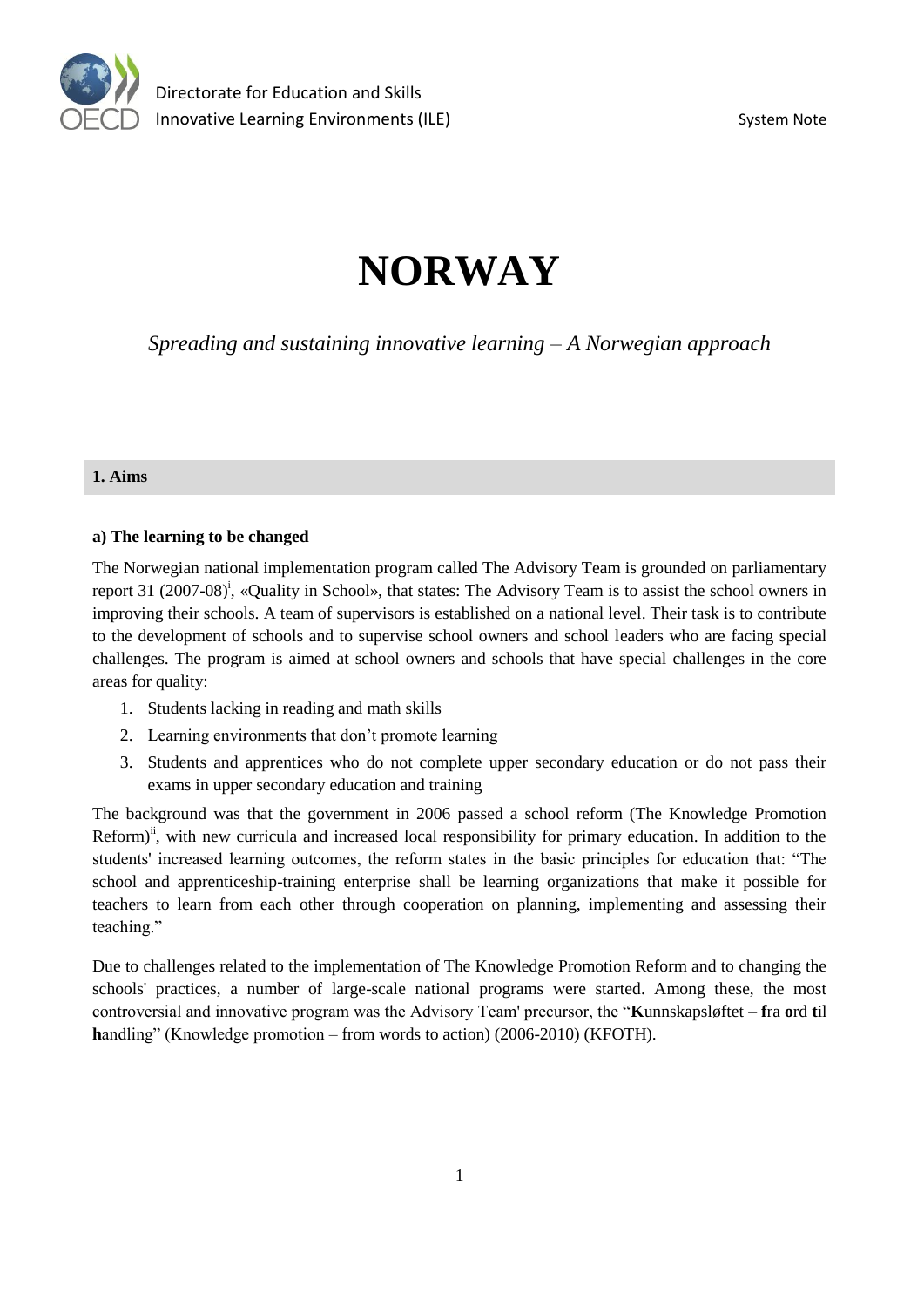

## **b) The learners targeted**

The learners targeted in this program are pupils at level 1-13. But to change their learning, the target audiences for the Advisory Team<sup>iii</sup> are school owners, school management and primary education (year 1-13) students in municipalities with low scores or special challenges.

## **c) The environments and sites to be brought in. Was there a particular source of inspiration behind the initiative?**

The Advisory Team is taking its inspiration, experience and ideals from the "Knowledge promotion – from words to action" program (KFOTH). Some of the measures introduced by the KFOTH and continued in the Advisory Team, are: Emphasizing both pedagogical practices and integral school organization, using external counselors (competence environments) and thorough evaluation of the schools' standpoint before commencing development work.

The two Norwegian ILE *(Innovative Learning Environments)* cases are taken from KFOTH.

## **2. Leadership and Partners**

The program is led by the Directorate of Education and Training, and main national partners are KS (organization of municipalities), County Governors (the national education offices at county level) the University/College sector, consulting groups and practitioners.

The Advisory Team recruits school managers and municipal educational administrations from all over the country. In addition, the team can contact a group of competent resource persons when in need of training or guidance. These resource persons are brought in from among the civil servants, from universities and colleges or public and private consulting firms. The County Governors are contributing by actions of recruiting applicants for support from the Advisory Team of recruiting school owners.

The development work itself is to take place locally. Here, the political and administrative school owner is involved, and headmasters and personnel participate. Other local support groups will also be involved, depending on the guidance topic in question. Different competence groups and the local PPT (pedagogicalpsychological support group) can be important actors in the post-counsel continuing development.

The supervisors are recruited based on the following criteria:

## *Supervisor 1: Experience as school owner*

- 1. Experienced school or municipal administrators representing active and successful management of the school sector in his municipality (*City Manager, Municipal manager/Municipal School Administrator, County Counselor, County Education Administrator or equivalent*)
- *2.* School or municipal administrators that can refer to good results of own development processes.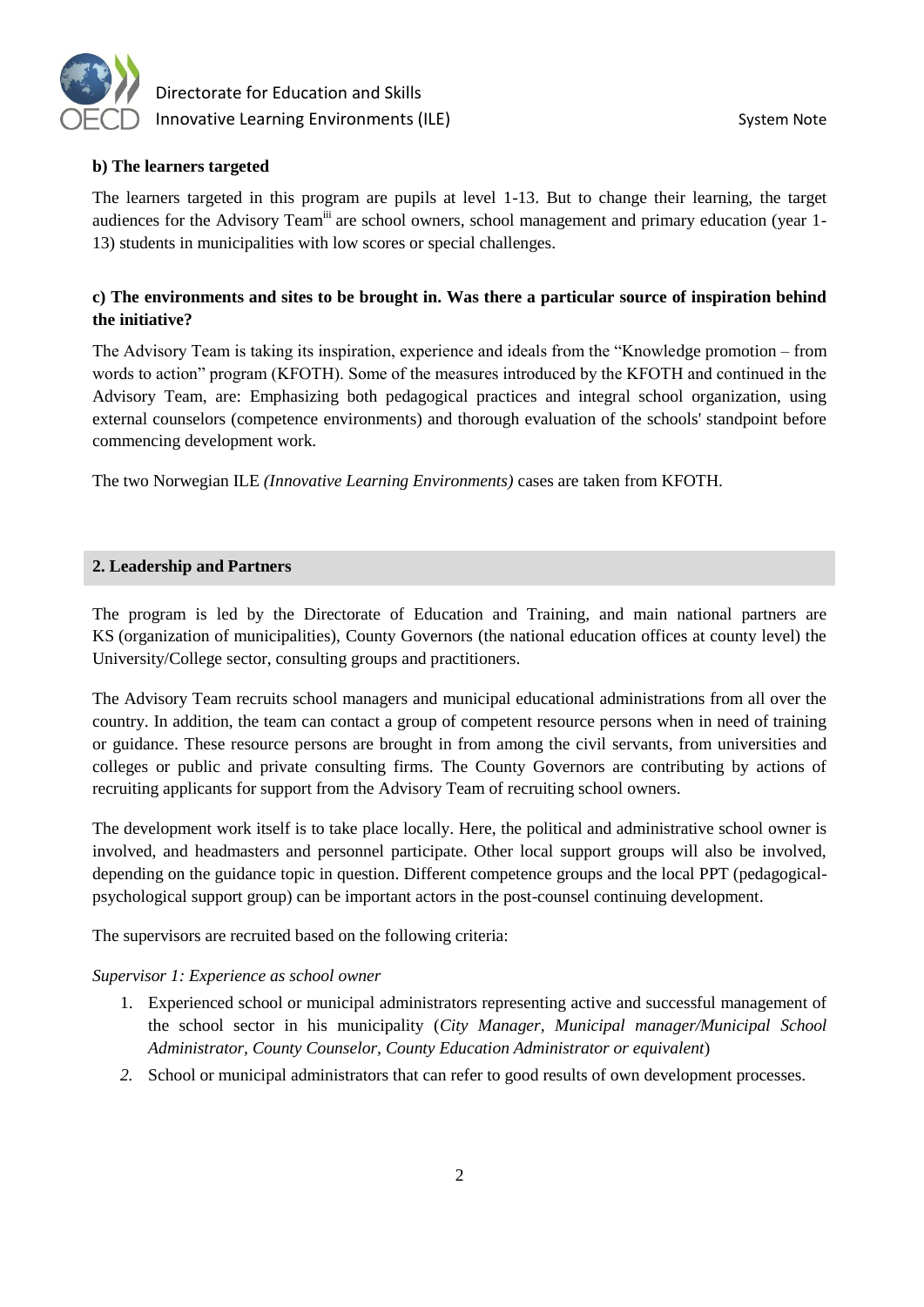

#### *Supervisor 2: Experience as school manager*

- 1. Experienced headmaster/managers representing sustained (*preferably more than 3 years of*) good management*.*
- 2. Headmaster/managers that can refer to good, even if recent, results of own development processes.

In both categories, formal qualifications or extensive experience in the counseling field Is an advantage. Good management or relationship building skills can also be taken into account for certain well qualified candidates. Supervisor 1 bears, in addition to guiding the school owner, a special responsibility of coordinating the team and work as its contact. This implies continuing contact on the guidance process with the secretariat of the Directorate of Education, contact with the media and a special responsibility of monitoring the contract with each school owner.

#### **3. Strategies and activities**

**The guidance** is meant as a coach/mentor relationship, and focuses on the first phases of the municipalities' quality development programs. That's all that can be done in 1,5 years. This is why they also set the goal of building up the guided party's capacity of continuous quality development in his own organization. The phases the Advisory Team takes part in are:

- 1. Identify developmental needs: The supervisors participate actively in the analytical tools. They take part in organizational analysis and standpoint analysis – planning, execution and result interpretation. Here the school's/municipality's student scores, student survey results and other local conditions are evaluated. Through this process, the school/school owner identifies what areas are in development, and at the same time the supervisors identify what are the school/school owner's counseling needs.
- 2. Planning the development project: This guidance is given according to the discovered counseling needs and taking the guided party's standpoint into account. Also complementary external assessments of the school's potential and developmental needs are offered here.
- 3. Execution: Is guided based on the local need and on academic knowledge on learning organizations and change management, published on meetings and qualification seminars for the supervisors during the guidance program.

The Team of supervisors is national and governmental, but has no formal authority. The authority is placed with the school owner on the municipal level. It is therefore up to the municipal authority whether it will accept support from the team of supervisors. The aim for the team of supervisors is to provide a supervision that enables school owners and schools to implement national goals through local development strategies. The strategies are based on recognized needs uncovered through the use of national tests, student assessments or other tests. The experiences until now show that the needs are numerous and complex. The supervision is, however, primarily aimed at leaders on municipal and school level attempting to strengthen the school as an organization, and is based on a solid organizational and managerial foundation, using tools and methods that have been tested and proven effective. The supervision focuses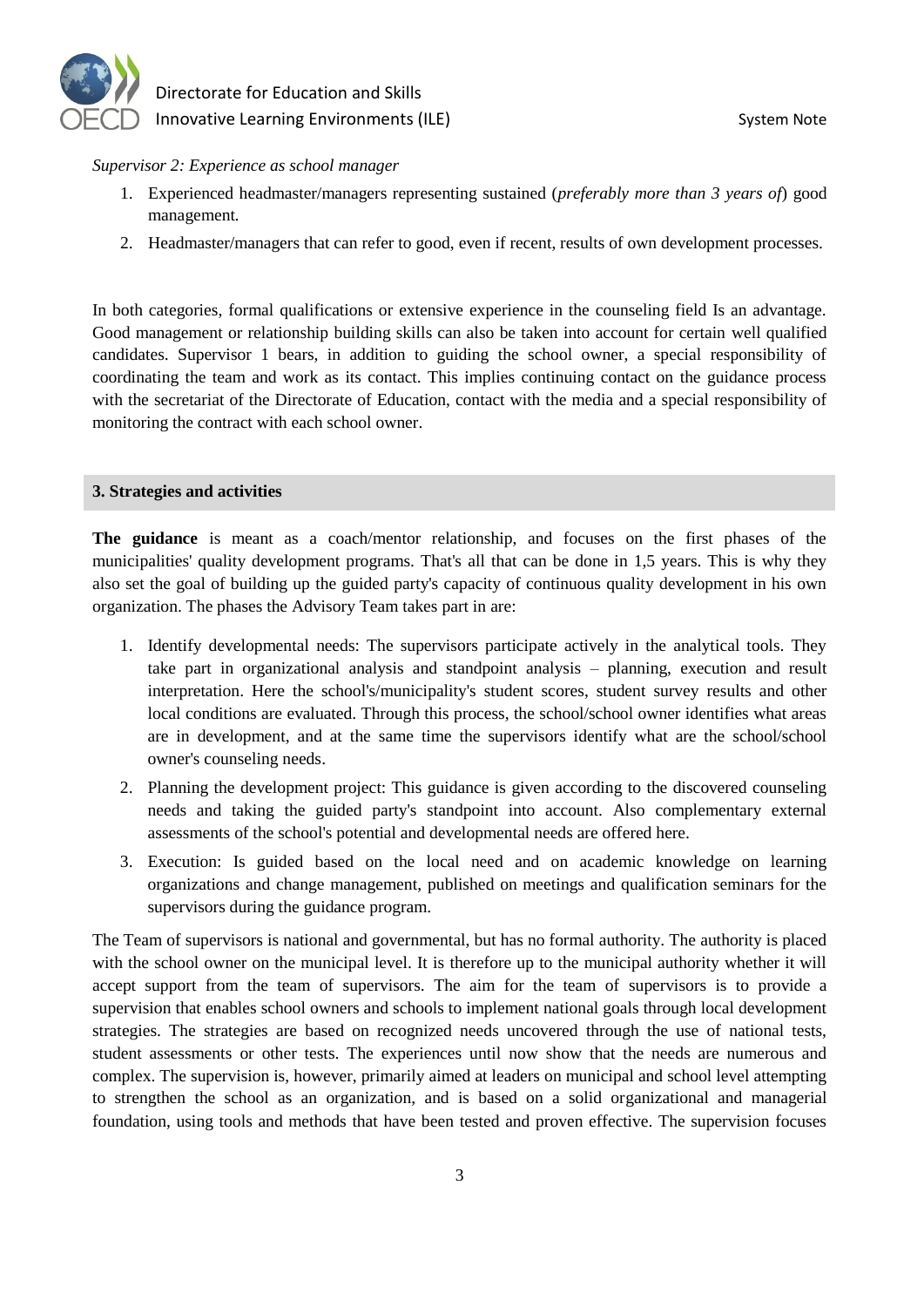

especially on the school owners and schools on a system level; how they function and how they can be developed further.

Tools for the team of supervisors are the tools for mapping, reflecting and analyzing the current situation are the Quality status tool, the Organizational analysis tool. One of the aims in Report to the Storting no. 31 (2007-2008) Quality in School is that all schools must have access to good self-mapping tools, like the quality status tool and the organizational analyses, and then receive guidance if needed in how to use these tools. We also use an External assessment methodology as proses for anchoring and starting development work at school level.

Guidance, practiced as national support for local development work through the Advisory Team, is a tool that the Directorate of Education and Training and public authorities in Norway have no tradition for using. In summary, the counseling given is characterized by:

- 1. Its supportive, not authoritative role. The latter has been the traditional role of public authorities.
- 2. The supervisors have no formal authority. Being guided is voluntary.
- 3. The leaders are guided (not teachers nor students). Guidance is given on organizational development, change management and system development.
- 4. The guidance has both an organizational perspective and a systematical perspective, and is to contribute to building the school as an organization, and the education sector as a collected system.
- 5. The supervisors are operational and work close to the school and its owner.
- 6. The supervisors' role is coach/mentor more than consultant and counselor. Direct counseling is given mainly on change management.

**Recruiting** the supervisors happens by announcing the position, and through regional informational meetings. During the process the qualified candidates are invited to a three-day training program with short individual interviews, before the supervisors are selected and the team assembled.

Further **training and competence development** of the supervisors takes place on meetings during the guidance process. These meetings comprise competence development, sharing of experiences and joint learning sessions in and across the team. The Resource Group participates in the meetings and contributes its expertise to the community and to each team. The supervisors are assembled in smaller teams responsible for 2-3 municipalities and their schools. The teams work with the schools and their owners on an individual basis during the process. School owners (political and administrative) are summited in the beginning and end of the guidance process for joint competence development, sharing of experiences and planning.

In addition to underway communication, feedback and learning from meetings and input from both guided municipalities and the supervisors' municipalities, Quest back surveys involving all parties are conducted twice during the guidance process. The answers are taken as feedback for the supervisors and for central adjustments of methodology, teaching and sharing of experiences.

**The guidance** is supportive, to help schools and their owners start their local development work. Implementing changes in an organization is often challenging and difficult, and to manage a process producing good results, external competence is often needed. The Advisory Team gives no guarantees, but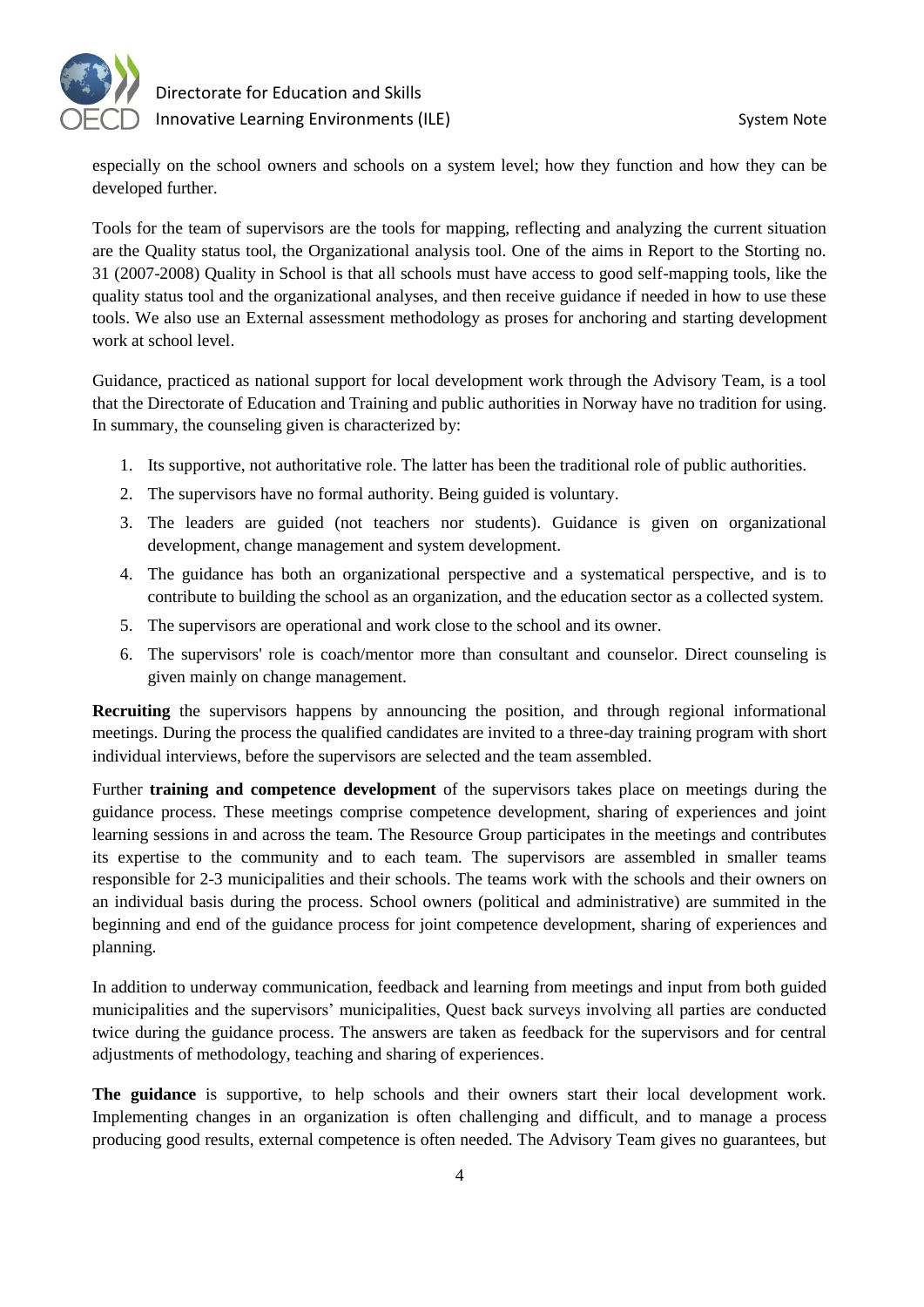

can contribute to schools' and their owners' successful development work. A prerequisite for success is the active and responsible participation from all parties. Acceptance of the offer of guidance is an indication of wish and will for development, a basic prerequisite for change.

The guidance's goal is enabling the schools and their owners to continue their quality development work on their own, based on their acknowledged needs. Development work is a continuous process, comprising identification of needs, option evaluation leading to solutions, the implementation of these measures and evaluating them. Guidance from the Advisory Team will support the local work in all these fields.

The guidance considers the school and its owner as an overall organization, and considers how it works and how it can be improved. The supervisors contribute with knowledge, experience and counseling enabling the school to better meet the challenges coming to the surface when it's time for implementation and pedagogical changes. Some schools may additionally need development of competence related to basic skills, evaluation or other core tasks. The Advisory Team can contribute to finding the relevant competence groups, but does not offer guidance on these fields. The Advisory Team is never to assume responsibility for the development processes.

## **4. Context**

In Norway, most schools are public. The Norwegian education policy is formed and implemented centrally, by the Norwegian Parliament and the Ministry of Education/Directorate for Education and Training, while the operational and quality development responsibility is placed locally. This means that the municipalities are responsible for primary education (years 1-10), the counties are responsible for secondary education (years 11-13), and for vocational education. The state is responsible for certain special schools, for example for the native population.

The local ownership was strengthened and emphasized in 2006 when the school reform "Kunnskapsløftet" (Knowledge Promotion) was passed. The challenge is that we have a number of small municipalities. School management is a local responsibility, leadership development is local, and the school owners often lack the competence and capacity to do this. For these reasons the government has started the Advisory Team to assist school owners in their needs for school development support.

Since Norway traditionally has had little control, access and evaluation of schools, the Advisory Team was seen as controversial, and efforts were made to reduce the risk of resistance in the education sector.

## **5. Resources**

For their operation, the Advisory Team are assigned 44 million [NOK] a year, covered by the national budget. The Directorate for Education and Training is the responsible and executive body. The municipalities must cover whatever supplemental competence they wish to use in the development work.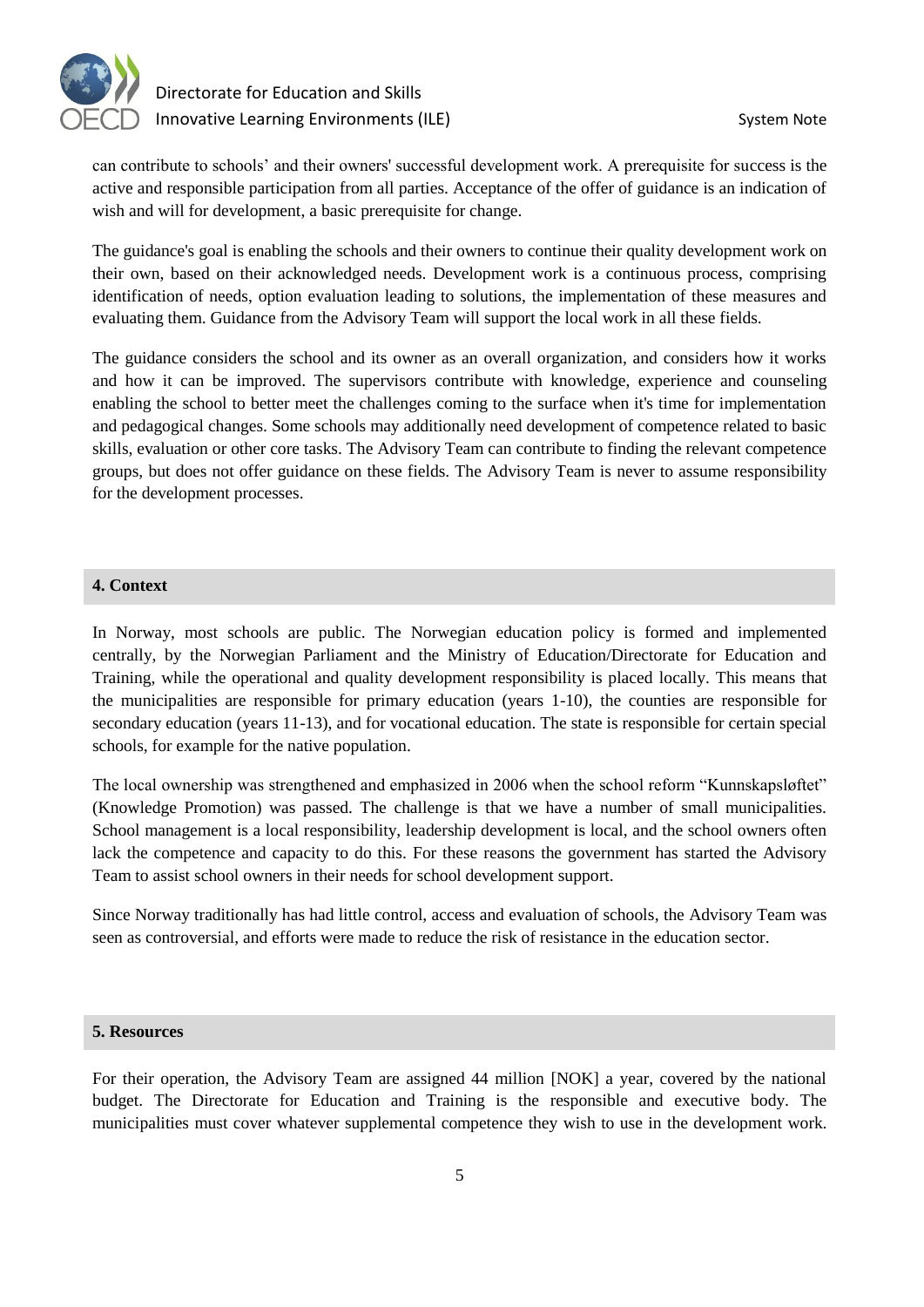

For example, pedagogical or organizational development competence could be applied where these needs are discovered.

The Advisory Team is developed and administered by a secretariat in the Directorate of Education and Training's School development department, assigned approximately 4.5 WYEs. Supervisors are recruited from the education sector throughout the. Additionally, professional experts are contracted in qualification and development of the supervisors, and the Advisory Team has a Resource group with professional expertise supplementing the team' work.

## **6. Development over Time**

Based on the experiences with the KFOTH, it was in 2007 decided that a Advisory Team were to be developed. The Advisory Team was piloted in two counties  $2009-2010<sup>iv</sup>$ , and the first regular portfolio of the Advisory Team was started 2011. During the next three years the Advisory Team' activity will cover the whole country except from Oslo (18 counties and 429 municipalities). About 30 municipalities have 80-100 schools in each portfolio, and they receive guidance for 1,5 years. During this period the activity has been continually developed, and now has a good structure. The Distribution plan is being followed, new portfolios are started each beginning of the year, and by the end of 2013 all municipalities in the country has been offered of guidance from the Advisory Team for the first time.

Since Norway traditionally has had little control, access and evaluation of schools, the Advisory Team' targeting of low-score and challenged schools and their owners met much resistance. This resistance was handled through a deliberate focus on voluntariness, and staking out the point that school owners that sought counseling was not regarded as losers, but rather as brave and flexible. Also the University/College sector and the public administration resisted the measure. For the public, the resistance was against the state interfering in local authority, while the University/College sector resisted the Advisory Team as a competitor and a professional challenger. This resistance is now turned to support, based on good results in terms of happy school owners and supervisors. Both the public administration and the high school sector has also been involved in the Advisory Team in such a way that the activity has become professionally and organizationally well anchored. In both sectors a change of attitude has taken place.

## **7. Evidence of effectiveness and efficiency**

The effect that we know until now of is very happy school owners having received counseling, as well as very happy supervisors, seeing the guided municipalities' progress and earning important experience and competence for development work in their own municipalities and schools.

We also see that the Advisory Team has been an effective founding and distribution measure for the Directorate of Education and Training's web-based quality development tools and for the external school evaluation methodology. We observe that those tools are very useful, especially for the schools and school owners that have no previous experience, nor competence within quality evaluation.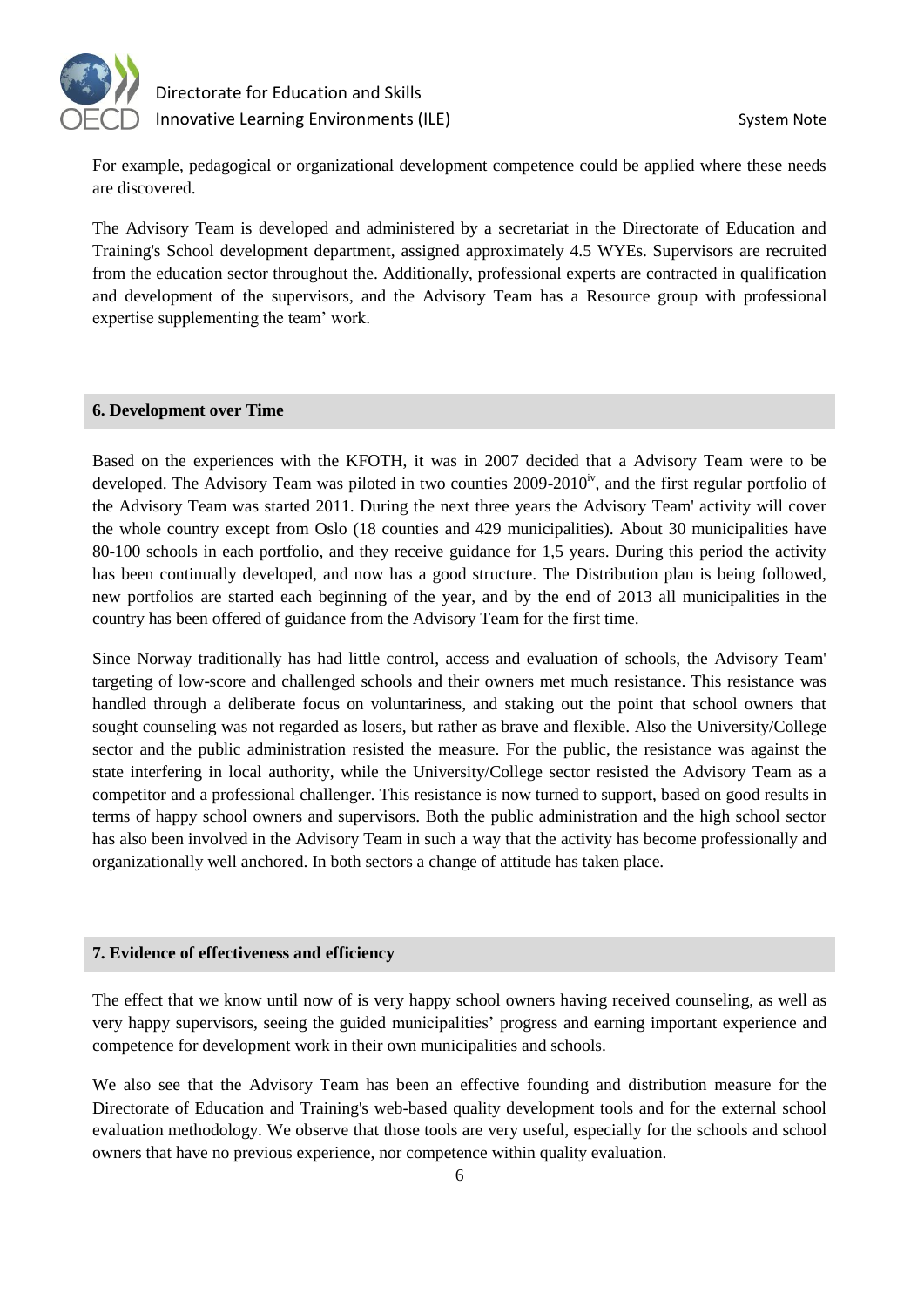

Two Quest back surveys has been conducted, both of them showing a progressive and optimistic work both among school owners, managers and the supervisors themselves. The Advisory Team is to be evaluated by an external group of researchers. In this evaluation the 2011-portfolio will be central, since this guidance process has finished. Additionally, the researchers will closely follow the 2012-portfolio guidance. This work starts autumn 2012 and finishes by the beginning of the year 2014.

## **8. Success Factors**

A main success factor has been the centralized foundation and development of the program, while the school development work has been locally defined and owned, thus both a top-down and a bottom-up approach.

Another important factor for handling resistance against state intervention in the schools' local quality development has been the premise of guidance voluntariness. In addition the supervisors are experienced educators authorized by being skilled peers, resulting in a kind of peer counselling.

A fourth important success factor has been – and still is – the school owners' commitment and foundation. Both the political and administrative school owner must support the Advisory Team' development work and continue on the same track for it to leave permanent impressions.

The two last decisive factors to be emphasized are the Advisory Team' focus on the school and its owner as a unit, and its focus on the professional quality of the counseling itself.

## **9. Tensions and impediments**

**Extent:** A critical issue is whether the politicians consider 30 guided municipalities per portfolio to be sufficiently sustainable for investment. In comparison, school-based competence development is scheduled for all the country's upper primary schools within 5 years in another national program.

**Recruitment basis:** In such a small country as Norway with only 5 million inhabitants and relatively small competence communities, the danger exists that recruitment to the Advisory Team empties the competent and cooperating sector. The Advisory Team relies on skilled and efficient supervisors. Held together with other parallel state initiatives, the recruitment basis for municipalities wanting guidance in their development work could also dry up. This would be negative if it happens because the supervisors are inadequate, or if their work is ousted by other measures. On the other hand, it would be positive if it happens because the needs are met, and we have managed to build up the guided municipalities' competence for caring for its own continued quality development. The latter wouldn't be realistic in the short term, and the former does not yet seem to be a significant threat.

**Political initiative:** The Advisory Team is a political initiative in the way that the state enters in assistance where really the municipalities are the responsible level. With a more conservative, county- or